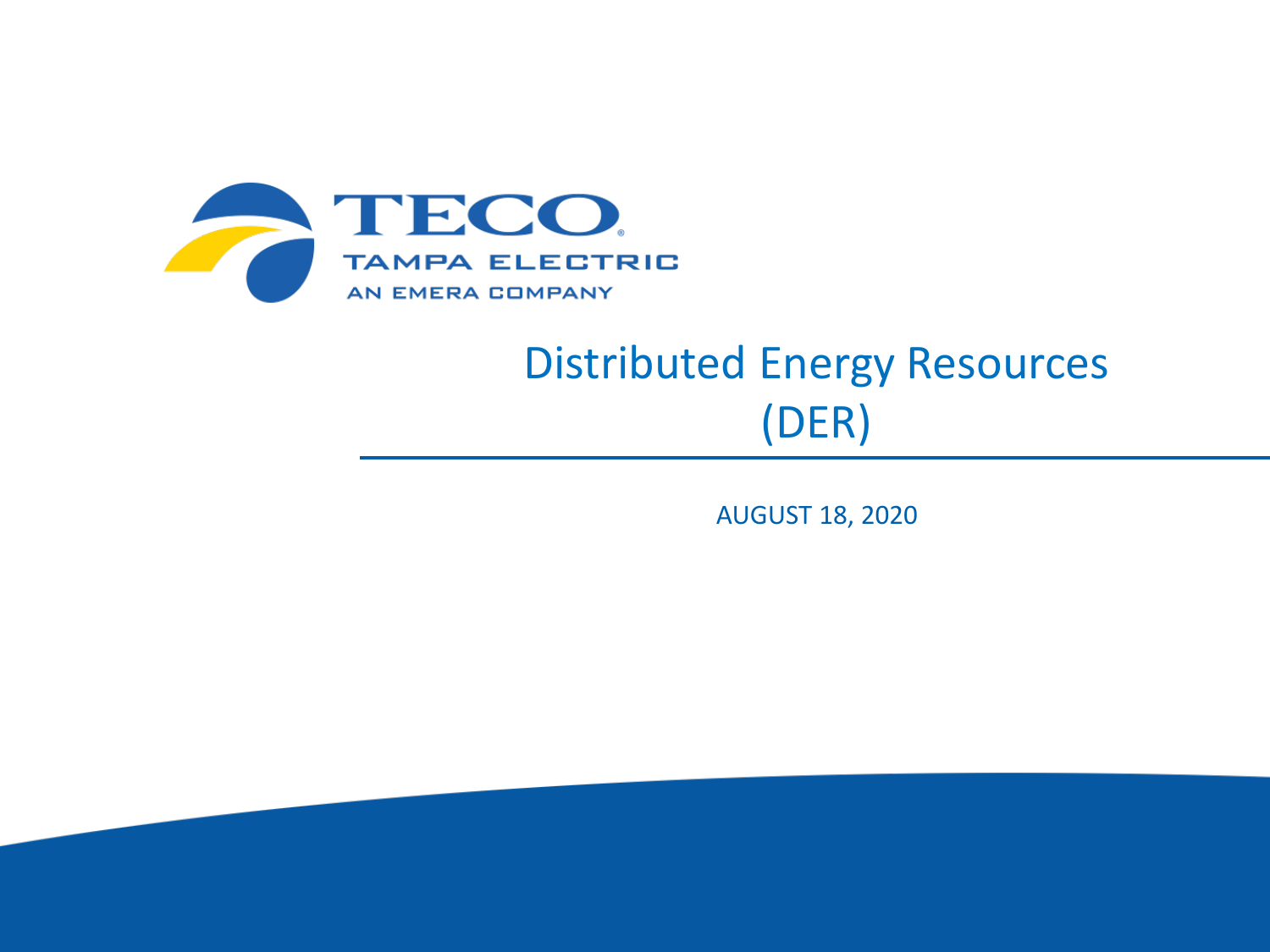### Distributed Energy Resources



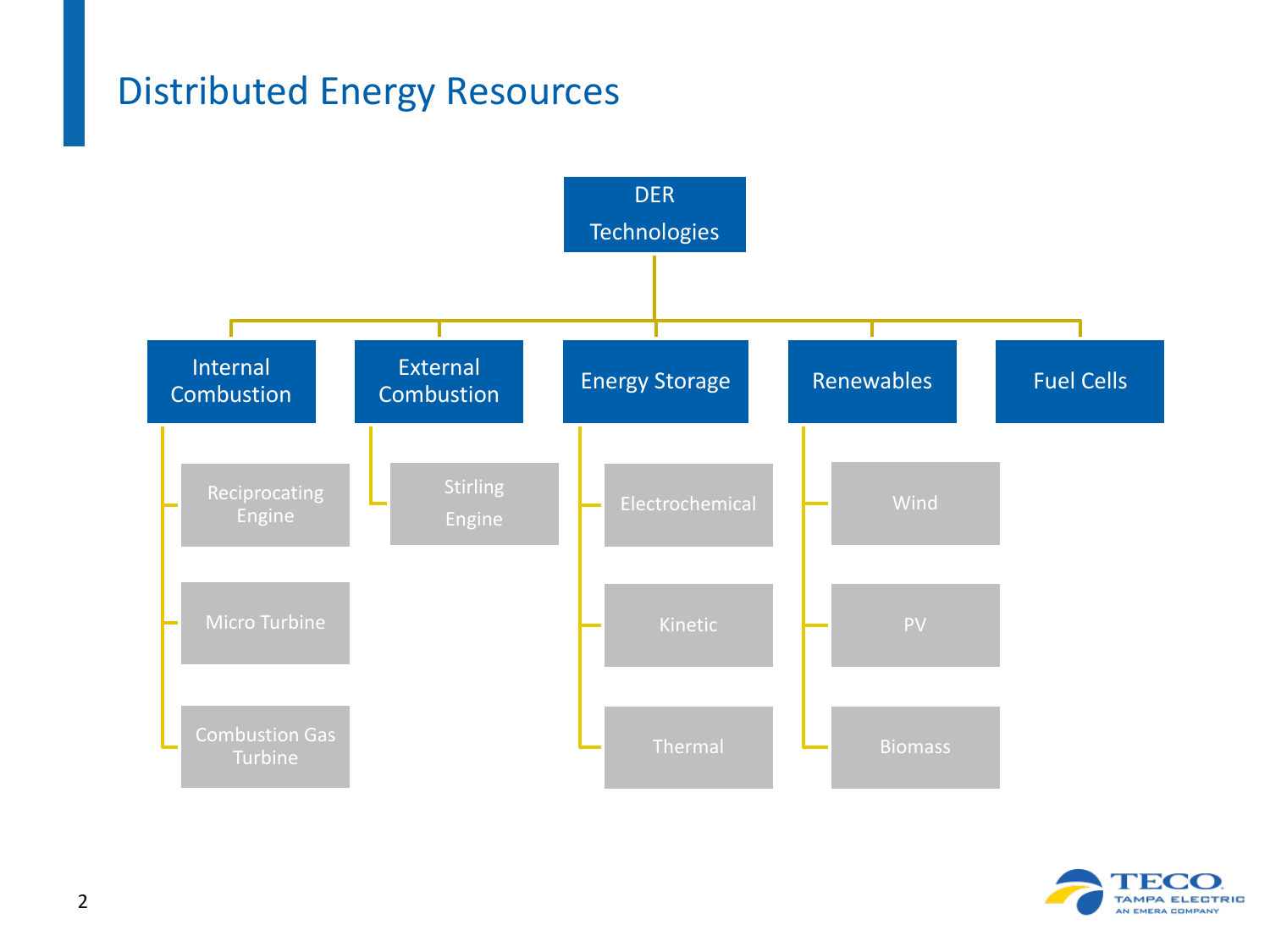### 2020 Ten Year Site Plan Expansion

- The Polk 2 combined-cycle conversion (2017), SoBRA photovoltaic generation additions (2019 – 2021), and the Big Bend 1 Modernization (2023) have provided the TEC system with abundant low-cost energy and the solar summer firm capacity contribution has shifted the reserve margin needs to the winter.
- One way to meet the winter capacity need would be to add large peaking combustion turbines (CTs) at existing central stations. This approach could result in having excess winter capacity in the year the unit goes in-service, until the demand grows, and the reserve margin declines.
- Another alternative, more streamlined approach, is to meet winter peaks with a portfolio of smaller distributed resources that allow for a more agile deployment of capacity that better matches the reserve margin need.
- The system is expected to benefit from flexible, quick response peaking capacity that reciprocating engines and battery storage delivers.
- The portfolio of distributed energy resources in the 2020 TYSP plan enables resiliency and reliability of service to our customers.

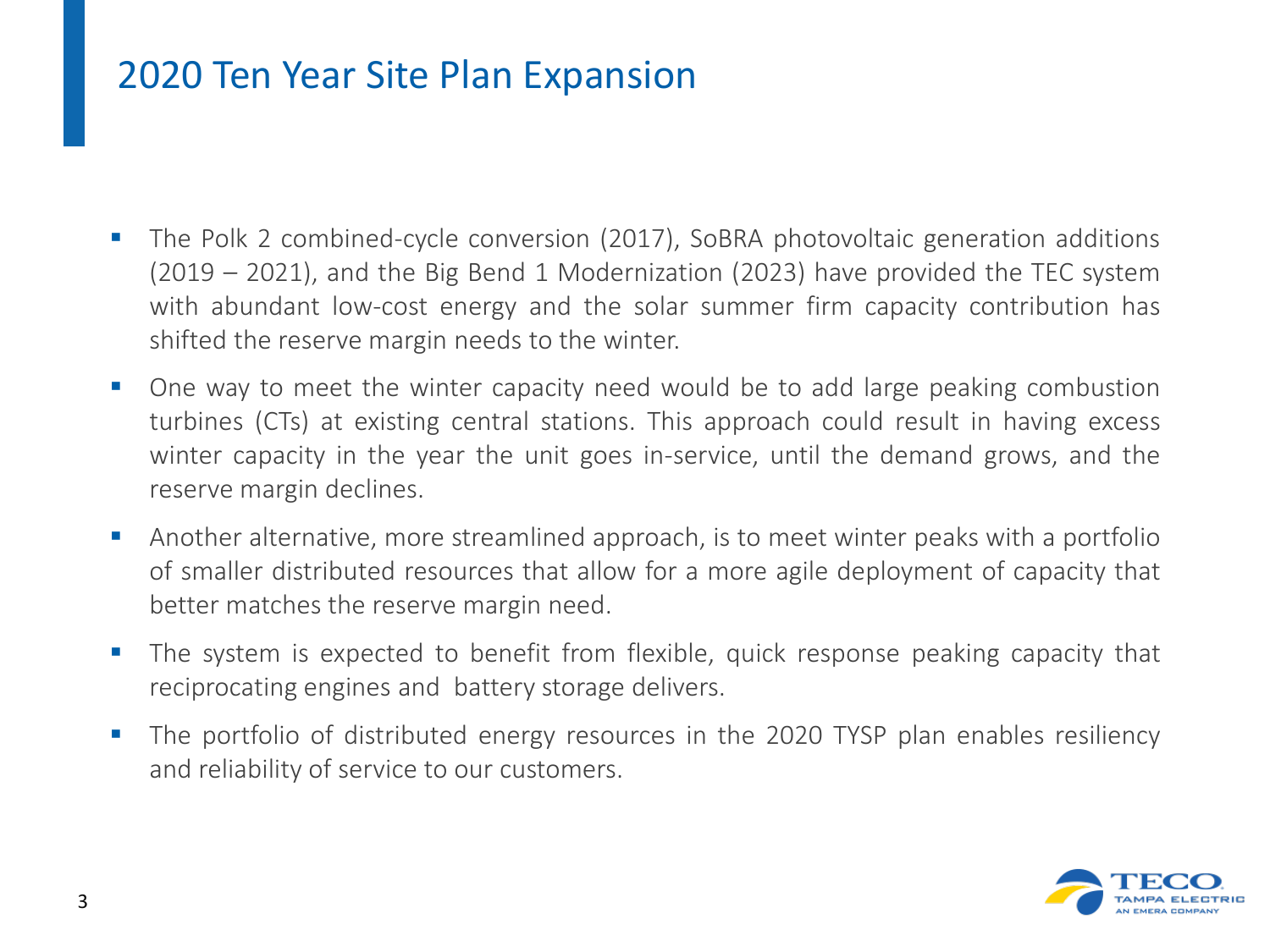## TEC's Capacity Needs Relative to the 20% Firm Reserve Margin Requirement



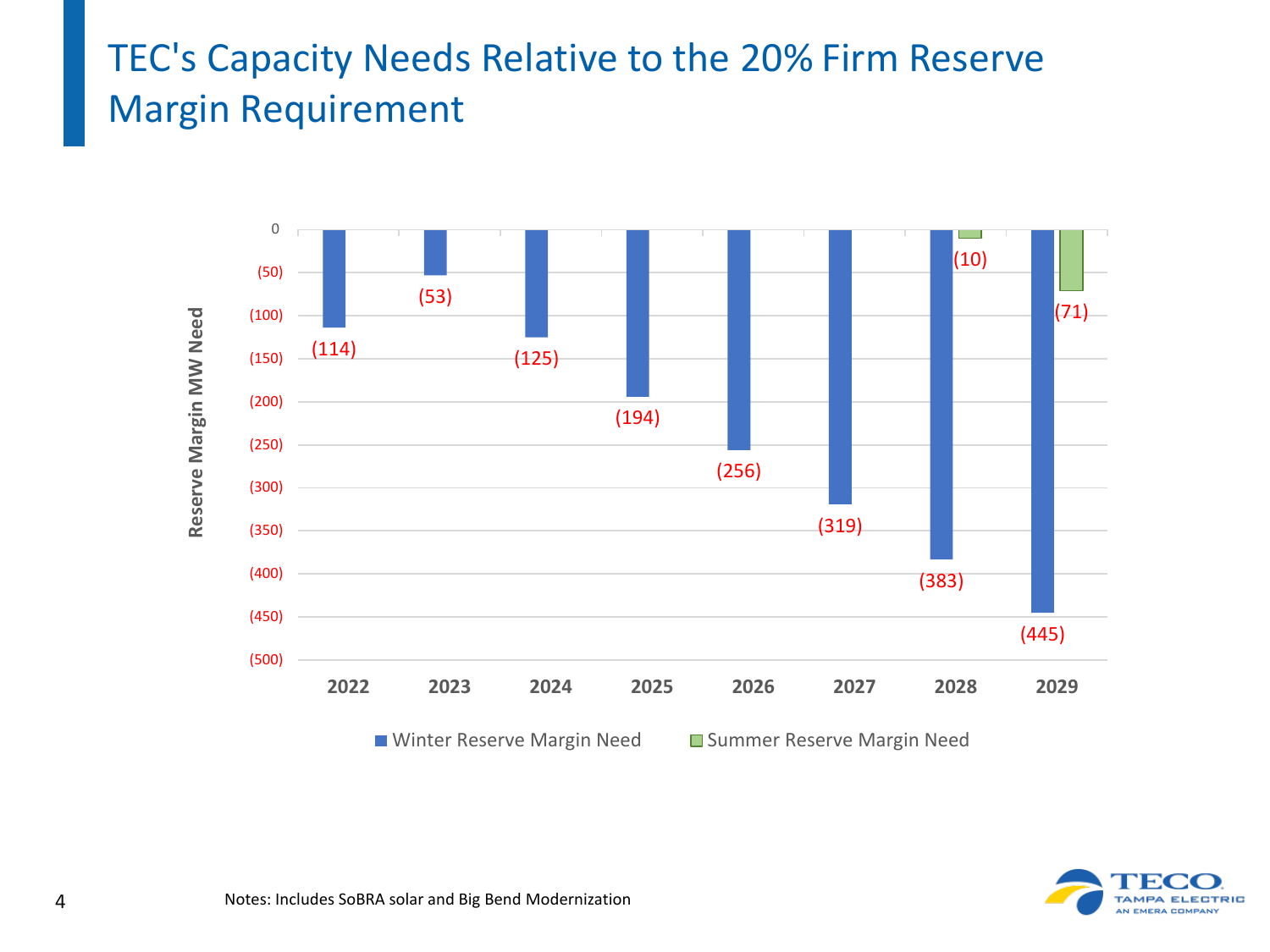### Expansion Plans Alternatives

### Centralized Generation Plan Distributed Generation Plan

| Year |                                                       | <b>Winter</b><br>RM% |                                                       | Winte<br>RM% |
|------|-------------------------------------------------------|----------------------|-------------------------------------------------------|--------------|
| 2021 | SoBRA Tranche 4 (47 MW) ; 150 MW Utility Scale Solar  | 20%                  | SoBRA Tranche 4 (47 MW) ; 150 MW Utility Scale Solar  | 20%          |
|      | Big Bend Modernization CTs                            |                      | Big Bend Modernization CTs                            |              |
| 2022 | 225 MW Utility Scale Solar                            | 20%                  | 225 MW Utility Scale Solar                            | 20%          |
|      | PPA Placeholder (Seasonal)                            |                      | 92.5 MW Recips; 30 MW Battery Storage                 |              |
| 2023 | 225 MW Utility Scale Solar; Big Bend Modernization ST | 25%                  | 225 MW Utility Scale Solar; Big Bend Modernization ST | 22%          |
|      | 245/229 MW Simple Cycle CT                            |                      | Bayside 1 Advanced Hardware 50 MW                     |              |
| 2024 |                                                       | 22%                  | Bayside2 Advanced Hardware 67 MW                      | 22%          |
| 2025 |                                                       | 21%                  | 18.5 MW Recips; 10 MW Battery Storage                 | 21%          |
| 2026 | 245/229 MW Simple Cycle CT                            | 25%                  | 60 MW Battery Storage                                 | 21%          |
| 2027 |                                                       | 23%                  | 74 MW Recips                                          | 21%          |
| 2028 |                                                       | 22%                  | 60 MW Battery Storage                                 | 21%          |
| 2029 |                                                       | 21%                  | 60 MW Battery Storage                                 | 21%          |

|                                                                                            | <b>Winter</b><br>RM% |
|--------------------------------------------------------------------------------------------|----------------------|
| SoBRA Tranche 4 (47 MW) ; 150 MW Utility Scale Solar<br>Big Bend Modernization CTs         | 20%                  |
| 225 MW Utility Scale Solar<br>92.5 MW Recips; 30 MW Battery Storage                        | 20%                  |
| 225 MW Utility Scale Solar; Big Bend Modernization ST<br>Bayside 1 Advanced Hardware 50 MW | 22%                  |
| Bayside2 Advanced Hardware 67 MW                                                           | 22%                  |
| 18.5 MW Recips; 10 MW Battery Storage                                                      | 21%                  |
| 60 MW Battery Storage                                                                      | 21%                  |
| 74 MW Recips                                                                               | 21%                  |
| 60 MW Battery Storage                                                                      | 21%                  |
| 60 MW Battery Storage                                                                      | 21%                  |

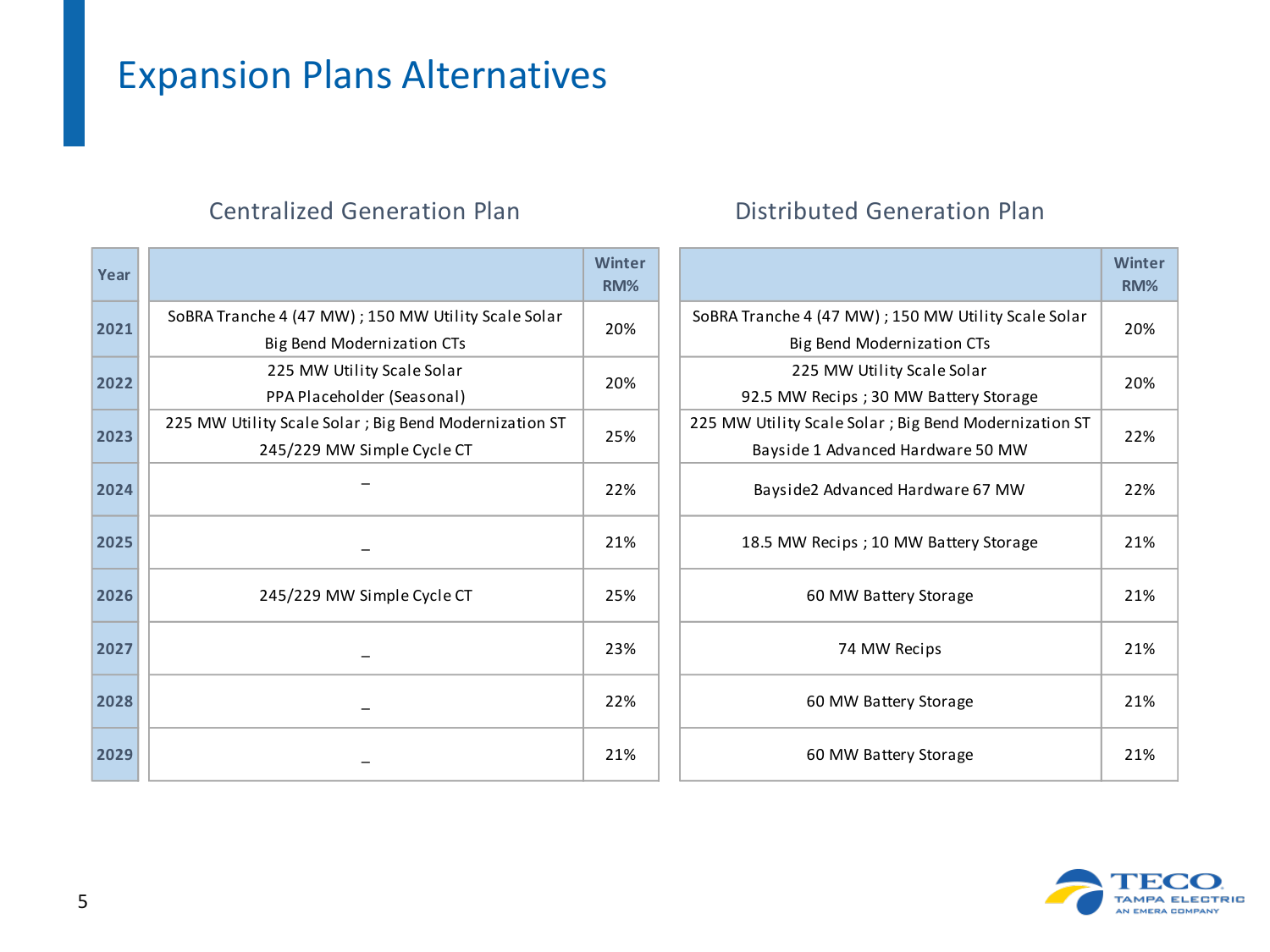### 2020 Ten-Year Expansion Plan Capacity Mix



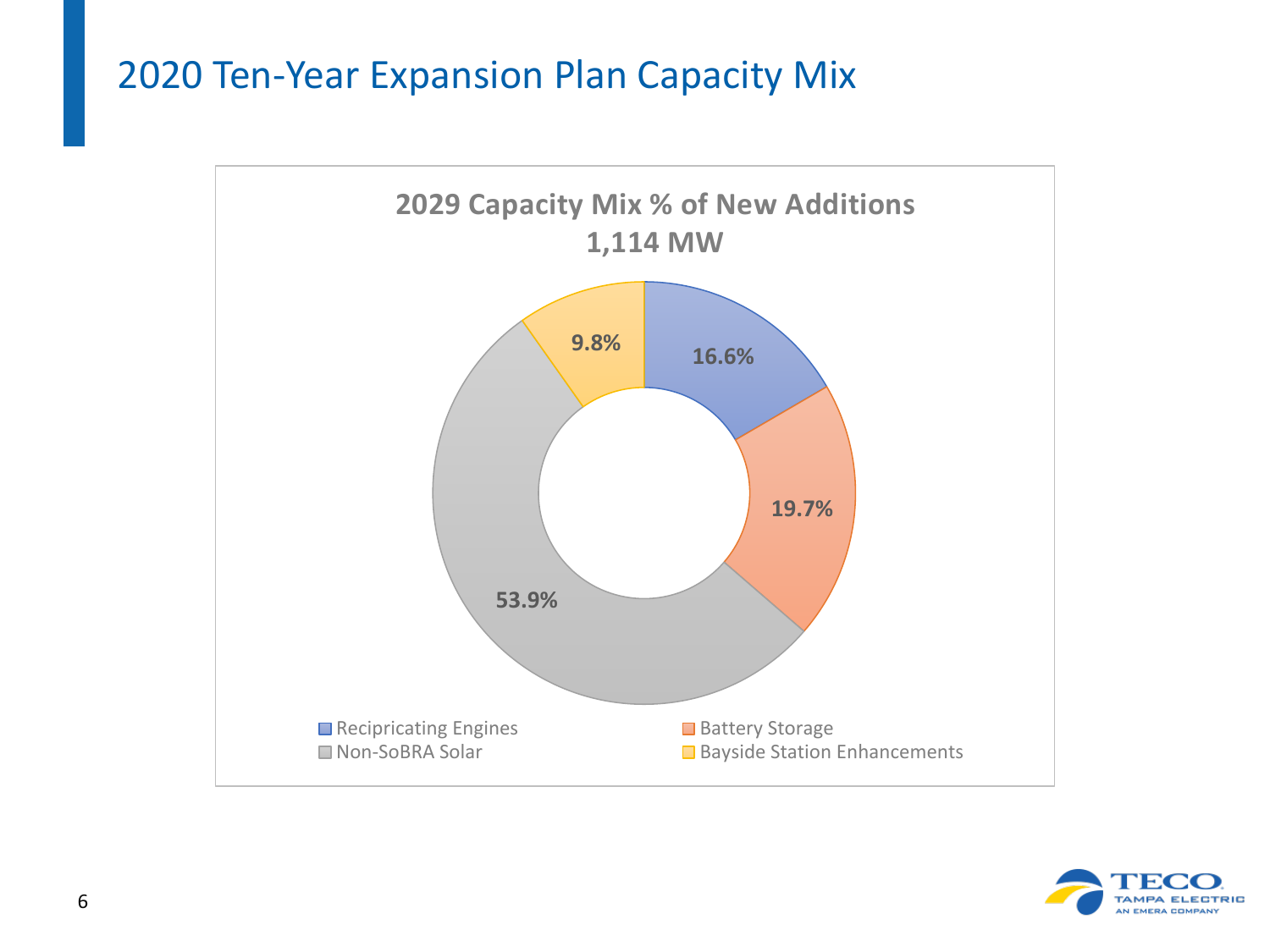### Sample Summer Generation Dispatch with DERs



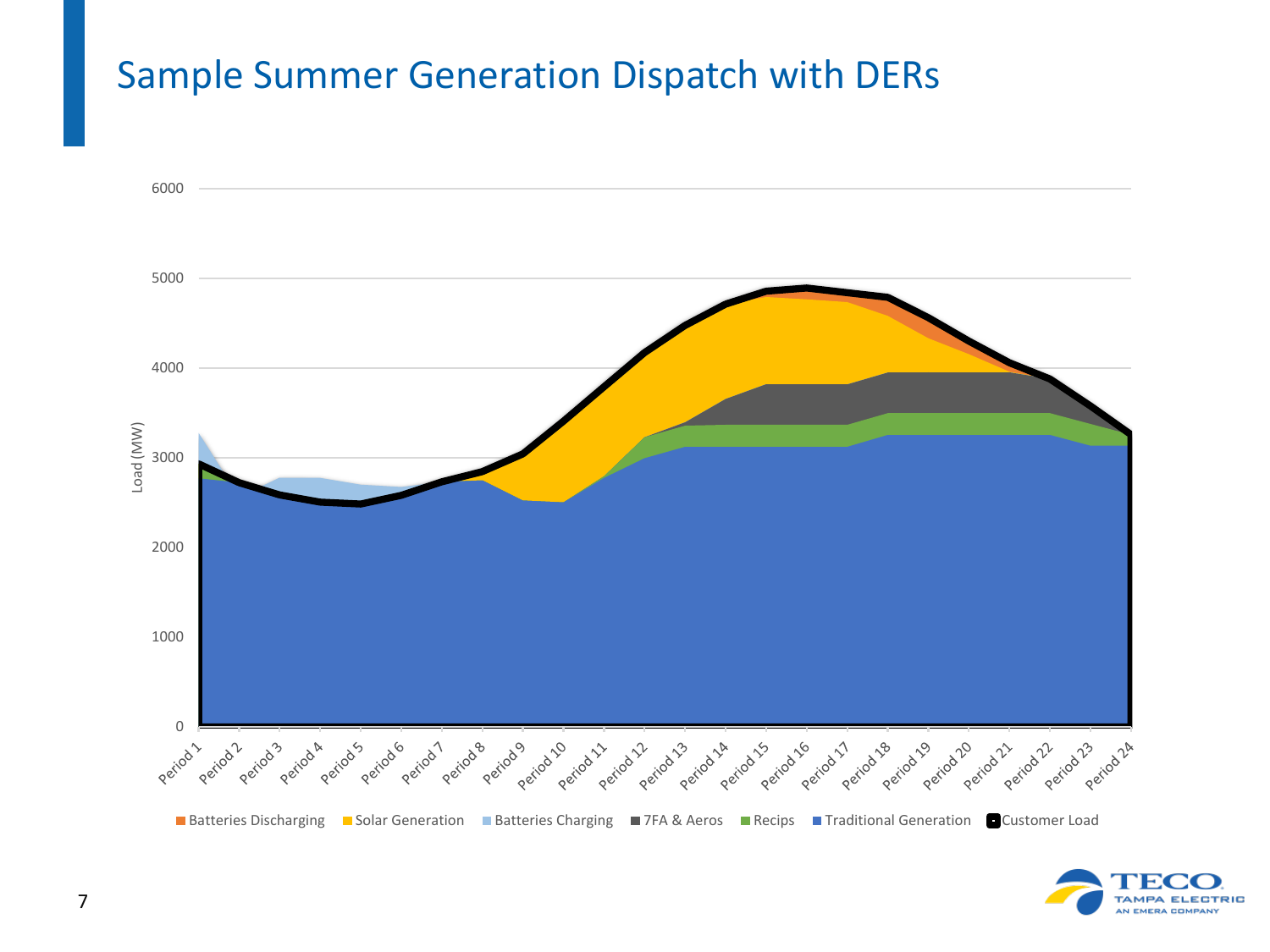### DER Value Streams

| Value                         | <b>DER Type</b>                         | <b>Value Type</b>         | <b>Value Proposition</b>                                                                                                                                                   |
|-------------------------------|-----------------------------------------|---------------------------|----------------------------------------------------------------------------------------------------------------------------------------------------------------------------|
| Greener, Cleaner Energy       | Nat Gas DG - Solar PV - Battery Storage | Optimization, Financial   | Fuel savings from optimized dispatch, increased efficiency (Heat Rates)                                                                                                    |
| <b>Emergency Response</b>     | Nat Gas DG - Battery Storage - Solar PV | Resiliency                | Reciprocating engines or /or storage at closer to the load provides<br>increased resiliency for all customers                                                              |
| <b>Storm Restoration</b>      | Nat Gas DG - Battery Storage            | Resiliency                | Decrease in storm restoration time                                                                                                                                         |
| <b>Ancillary Services</b>     | Nat Gas DG - Battery Storage            | Optimization              | Strategically located to relieve congestion of transmission and/or<br>distribution. Quick start, fast ramping, able to handle multiple starts and<br>stops during the day. |
| <b>Energy Price Arbitrage</b> | <b>Battery Storage</b>                  | Optimization              | Charge when power prices are low (Off-Peak) / Discharge when prices<br>are high (On-Peak)                                                                                  |
| <b>Black Start Capability</b> | Nat Gas DG - Battery Storage            | Resiliency                | Decrease in restoration time after disruption event                                                                                                                        |
| Renewable Integration         | Nat Gas DG - Battery Storage            | Optimization, Reliability | <b>Operational flexibility</b>                                                                                                                                             |
| T&D Investment Deferral       | Nat Gas DG - Solar PV - Battery Storage | Reliability, Financial    | Lower customer rates                                                                                                                                                       |
| Decrease in T&D Line Losses   | Nat Gas DG - Battery Storage            | Optimization, Reliability | Fuel savings                                                                                                                                                               |
| <b>Offset Demand Charges</b>  | <b>Battery Storage</b>                  | Financial                 | Offset peak demand, lower demand charges                                                                                                                                   |
| <b>Power Quality</b>          | <b>Battery Storage</b>                  | Reliability               | Reliable, always on service                                                                                                                                                |
| Heat Rate Improvement         | Nat Gas DG (Recips)                     | Optimization              | Fuel savings                                                                                                                                                               |